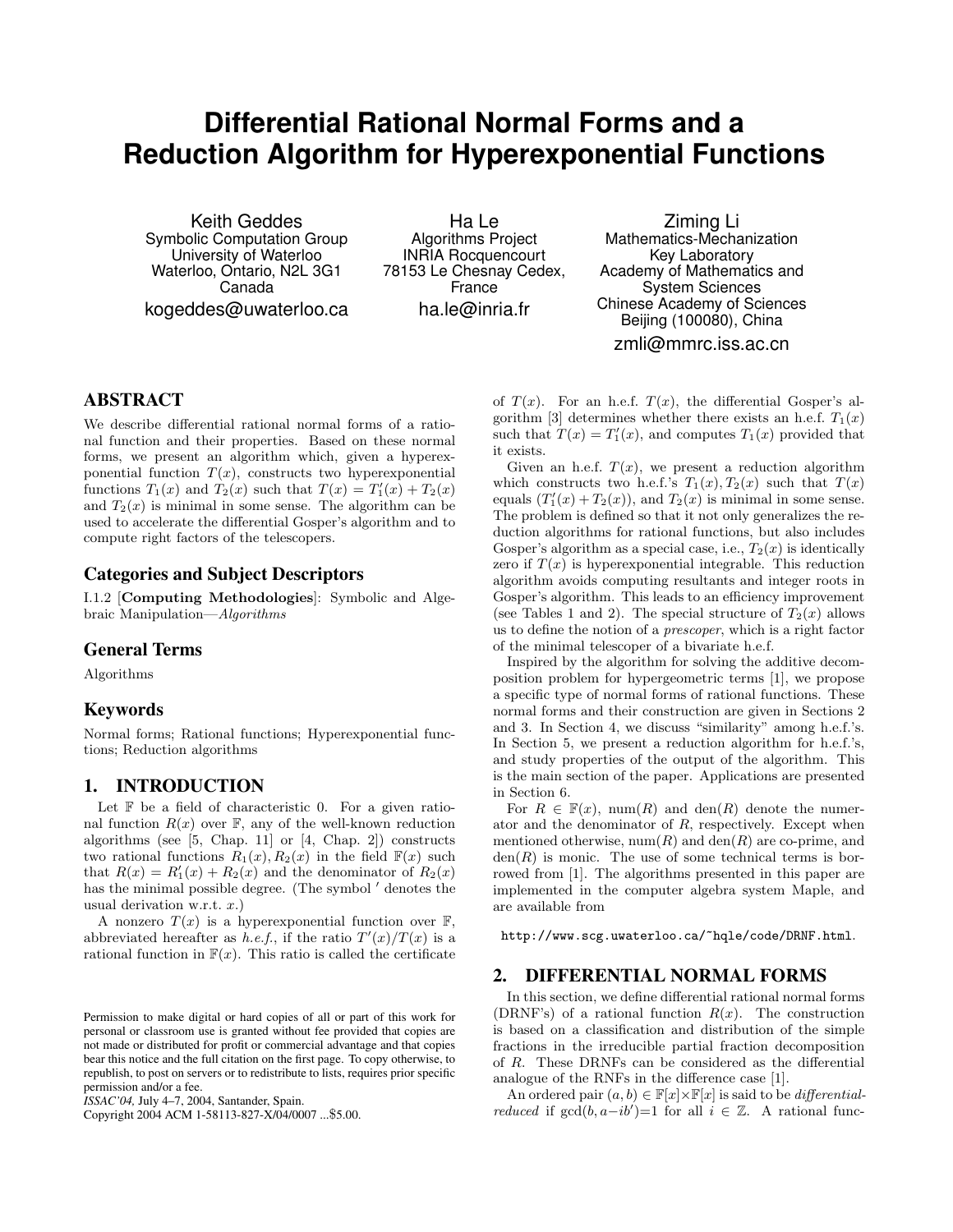tion R in  $F(x)$  is differential-reduced if  $(num(R), den(R))$  is differential-reduced (0 is evidently differential-reduced).

DEFINITION 1. Let  $R \in \mathbb{F}(x)$ . If there are  $K, S \in \mathbb{F}(x)$ such that (i)  $R = K + S'/S$ , (ii) K is differential-reduced, then  $(K, S)$  is a DRNF of R. We call K and S the kernel and the shell of the DRNF  $(K, S)$ , respectively.

A nonzero rational function  $R$  can be uniquely written as

$$
R = p + \sum_{i=1}^{n} \sum_{j=1}^{m_i} \frac{q_{ij}}{d_i^j},
$$
\n(1)

where  $n, m_i$  are nonnegative integers, p, the  $d_i$ 's and  $q_{ij}$ 's are in  $\mathbb{F}[x]$ , the  $d_i$ 's are distinct, monic and irreducible, and  $q_{ij}$ is of degree less than that of  $d_i$ . We call (1) the irreducible partial fraction decomposition of  $R$  over  $\mathbb{F}$ . By a simple fraction we mean either a polynomial or a fraction whose denominator is a power of a square-free polynomial b of positive degree, and whose numerator is of degree less than the degree of b. An easy calculation shows

Lemma 1. A rational function is a logarithmic derivative of some element in  $F(x)$  iff its irreducible partial fraction decomposition can be written as  $\sum_i n_i p_i'/p_i$  where the n<sub>i</sub>'s are nonzero integers and the  $p_i$ 's are irreducible in  $\mathbb{F}[x]$ .

The following lemma describes a relation between logarithmic derivatives and differential-reduced rational functions.

LEMMA 2.  $A$  rational function  $R$  is differential-reduced iff, for any monic and irreducible p and nonzero integer m, the appearance of  $(mp')/p$  in the irreducible partial fraction decomposition of R implies that  $p^2$  divides den(R).

*Proof:* Set  $a = \text{num}(R)$  and  $b = \text{den}(R)$ . Suppose that  $(a, b)$ is differential-reduced, and that  $mp'/p$  appears in the irreducible partial fraction decomposition, but that  $p^2$  does not divide b. Then the irreducible partial fraction decomposition of  $a/b$  would be written as

$$
\frac{a}{b} = \frac{u}{v} + \frac{mp'}{p} = \frac{up + mp'v}{vp}
$$

where  $u, v \in \mathbb{F}[x]$ ,  $gcd(u, v) = 1$ , and  $gcd(p, v) = 1$ . Since  $gcd(vp, up + mp'v) = 1$ , we have  $a = (up + mp'v)$  and  $b = vp$ . A direct calculation shows that p divides  $gcd(b, a - mb')$ , a contradiction.

Conversely, suppose that  $(a, b)$  is not differential-reduced. It suffices to prove that there exist an irreducible  $p$  and a nonzero integer m such that (i)  $p^2$  does not divide b, and (ii)  $mp'/p$  appears in the irreducible partial fraction decomposition of  $a/b$ . Since  $(a, b)$  is not differential-reduced,  $g = \gcd(b, a - mb')$  is of positive degree for some nonzero integer  $m$ . Let  $p$  be an irreducible factor of  $q$ . Then the fact that  $gcd(a, b) = 1$  implies that  $p<sup>2</sup>$  does not divide b (hence, (i) is certified). It follows that  $a/b = (u/v + q/p)$  where  $gcd(u, v) = 1, gcd(v, p) = 1$  and  $deg q < deg p$ . Hence,

$$
a = up + qv
$$
 and  $b = vp$ .

As a consequence,  $(a - mb') = (v(q - mp') + (u - mv')p)$ . Since p divides  $(a - mb')$ , p divides  $v(q - mp')$ , and hence it divides  $(q - mp')$ . A degree argument implies  $q = mp'$ . Hence,  $mp^2/p$  appears in the irreducible partial fraction decomposition of  $a/b$ .

Consider the irreducible partial fraction decomposition

$$
R = \sum_{i} \frac{u_i(x)}{v_i(x)}.\tag{2}
$$

Each simple fraction  $u_i/v_i$  in (2) belongs to one of the following three classes: (I)  $u_i/v_i = m_i v'_i/v_i$ ,  $m_i \in \mathbb{Z}\backslash\{0\}$ ,  $v_i^2$  does not divide  $den(R)$ ; (II)  $u_i/v_i = m_i v'_i/v_i, m_i \in \mathbb{Z} \setminus \{0\}, v_i^2$ divides den(R); (III)  $u_i/v_i$  is not a logarithmic derivative of any rational function.

Let  $(K, S)$  be a DRNF of R. Then the simple fractions in class (I) appear in the irreducible partial fraction decomposition of  $S'/S$ , not in the irreducible partial fraction decomposition of  $K$  (otherwise,  $K$  is not differential-reduced); the simple fractions in class (III) appear in the irreducible partial fraction decomposition of  $K$ , not in the irreducible partial fraction decomposition of  $S'/S$  (otherwise,  $S'/S$  would not be a logarithmic derivative of any rational function); the simple fractions in class (II) can appear in the irreducible partial fraction decomposition of either  $K$  or  $S'/S$ .

LEMMA 3. Let  $u_i/v_i$  be a simple fraction of class (I) or (II) in (2), then  $v_i$  is irreducible.

*Proof:* If  $v_i$  is not irreducible, then  $v_i = p^s$  where p is irreducible and  $s > 1$ . Because  $u_i/v_i$  is of class (I) or (II), by definition,  $u_i/v_i = m_i s p'/p$ . Since  $\deg p < \deg v_i$ ,  $\gcd(u_i, v_i)$ is not trivial, a contradiction. П

The following corollary follows from Lemma 3.

COROLLARY 1. Let the irreducible partial fraction decomposition of nonzero  $R \in \mathbb{F}(x)$  be of the form (2). For  $i \neq j$ , if the simple fraction  $u_i/v_i$  is of class (I) and  $u_j/v_j$  is of either class (II) or class (III), then  $gcd(v_i, v_j) = 1$ .

Lemma 4. The denominator of the kernel of a DRNF is unique.

*Proof:* In (2), each simple fraction  $u_i/v_i$  of class (II) is of the form

$$
\frac{u_i}{v_i} = m_i \frac{v'_i}{v_i}, \ m_i \in \mathbb{Z} \setminus \{0\}, \ v_i^2 \text{ divides } \text{den}(R).
$$

Since  $v_i^2$  divides  $den(R)$  and the denominators of the simple fractions of classes (I) and (II) are pairwise co-prime (Corollary 1), there is a simple fraction of class (III) such that its denominator can be written as  $v_i^s$ ,  $s \geq 2$ . Hence, the denominator of the kernel of any DRNF is the denominator of the sum of the simple fractions in class (III).

Example 1. Consider the rational function

$$
R = \frac{4}{x-2} + \frac{4}{x+1} - \frac{3}{(x+1)^2} - \frac{9}{(x-1)^2}
$$

$$
-\frac{9x^2+12}{x^3+4x-2} + \frac{1}{(x^3+4x-2)^2}.
$$

The simple fractions of  $R$  are classified as follows:

(I) 
$$
u_1 = \frac{4}{x-2}
$$
, (II)  $v_1 = \frac{4}{x+1}$ ,  $v_2 = -\frac{9x^2 + 12}{x^3 + 4x - 2}$ ,

(III) 
$$
w_1 = -\frac{9}{(x-1)^2}, w_2 = -\frac{3}{(x+1)^2}, w_3 = \frac{1}{(x^3+4x-2)^2}.
$$

Now we construct four different DRNF's of R.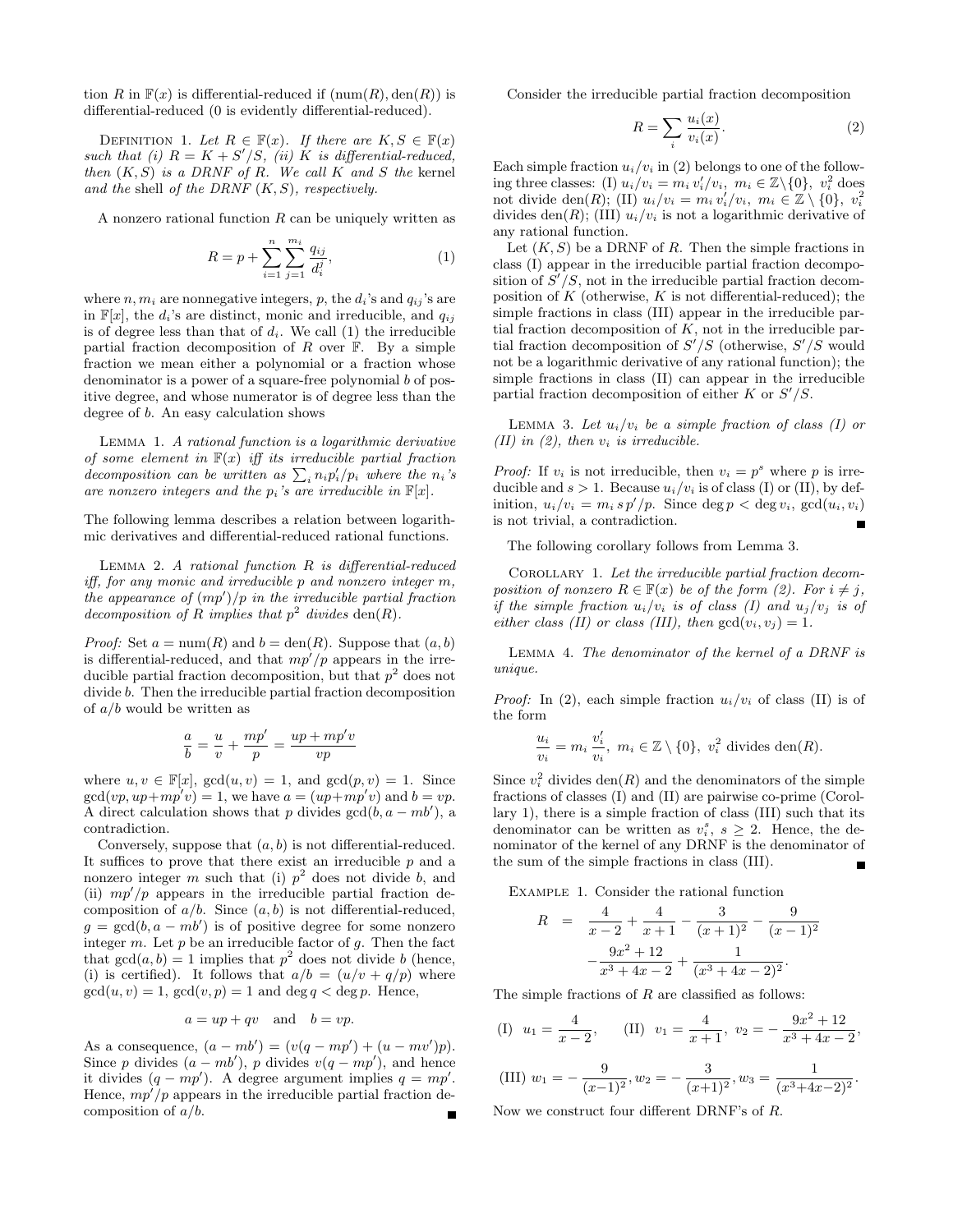The first DRNF is constructed by moving both simple fractions in class (II) to the shell:

$$
\left(w_1+w_2+w_3, \ \frac{\text{den}(u_1)^4 \text{den}(v_1)^4}{\text{den}(v_2)^3}\right).
$$

The second DRNF is constructed by moving both simple fractions in class (II) to the kernel:

$$
(w_1 + w_2 + w_3 + v_1 + v_2, \text{ den}(u_1)^4).
$$

The third DRNF is constructed by moving  $v_1$  to the shell and  $v_2$  to the kernel:

$$
(w_1 + w_2 + w_3 + v_2, \text{ den}(u_1)^4 \text{den}(v_1)^4).
$$

Finally, the fourth DRNF is constructed by moving  $v_2$  to the shell and  $v_1$  to the kernel:

$$
\left(w_1+w_2+w_3+v_1,\ \frac{\text{den}(u_1)^4}{\text{den}(v_2)^3}\right).
$$

# **3. A DIFFERENTIAL CANONICAL FORM**

Among all possible DRNFs of a rational function  $R(x)$ , we select one canonical form  $(DRCF)$  whose kernel  $K$  is the sum of the simple fractions of classes (II) and (III) in (2), and whose shell is the rational function  $S$  such that  $S'/S$  is the sum of the simple fractions of class (I). By Lemma 2, the kernel  $K$  is differential-reduced. Note that the DRCF of a rational function also appears in [7, Chap. 8].

For the rational function  $R(x)$  in Example 1, the second DRNF is the DRCF of R. The next theorem shows the minimality of the shell of the DRCF.

THEOREM 1. For  $R \in \mathbb{F}(x)$ , let S be the shell of the DRCF of R, and  $\tilde{S}$  be the shell of any DRNF of R. Then den(S) divides den( $\tilde{S}$ ), and num(S) divides num( $\tilde{S}$ ).

*Proof:* Let  $R$  be of the form  $(2)$ ,  $A$  and  $B$  be the sets of simple fractions of class (I) and class (II), respectively. Each element f of either A or B is of the form  $m\overline{v'}/v$  where v is monic, and irreducible in  $\mathbb{F}[x]$ , and m, denoted by res(f), is a nonzero integer. Then

$$
S = \prod_{f \in A} \text{den}(f)^{\text{res}(f)}, \quad \tilde{S} = S \underbrace{\prod_{g \in J} \text{den}(g)^{\text{res}(g)}}_{W} \tag{3}
$$

where J is a subset of B. By Corollary 1,  $den(f)$  and  $den(g)$ are co-prime. Hence,

$$
\mathrm{num}(\tilde{S}) = \mathrm{num}(S)\,\mathrm{num}(W),\ \mathrm{den}(\tilde{S}) = \mathrm{den}(S)\,\mathrm{den}(W). \quad \blacksquare
$$

Corollary 1 and the first equality of (3) imply if  $(K, S)$ is the DRCF of a rational function,  $den(K)$ , num(S) and  $den(S)$  are pairwise co-prime.

Although the DRCF of  $R \in \mathbb{F}(x)$  can be directly read off from the full irreducible partial fraction decomposition (1), we can construct the DRCF without computing  $(1)$ . Let S be the shell of the DRCF of  $R$ , and the sum  $\sum_{i=1}^{k} m_i p_i'/p_i$ be the irreducible partial fraction decomposition of  $S'/S$ , where the  $m_i$ 's are nonzero integers. Let f be the product of irreducible factors of  $den(R)$  with multiplicity one. By the definition of DRCF's,  $f$  is divisible by each of the  $p_i$ 's. Write  $R = p + q/f + v/u$ , where  $p, f, g, u, v \in \mathbb{F}[x]$  with  $den(R)=fu, deg g < deg f and deg v < deg u$ . It follows that the fraction  $m_i p_i'/p_i$  appears in the irreducible partial fraction decomposition of S iff it appears in that of  $g/f$ .

Consequently, a monic irreducible factor  $q$  of  $f$  is equal to one of the  $p_i$ 's iff there exists a nonzero integer m such that q does not divide the denominator of the difference of  $q/f$ and  $mq'/q$ . In other words, the numerator  $(g-mq'w)$  of this difference, where  $w = f/q$ , is divisible by q. This constraint gives rise to a system of linear equations in a single unknown. Such an integer  $m$  exists iff it is the integral solution of the system. In practice, this method for constructing  $S$  is less time-consuming than that by computing (1).

#### **4. SIMILARITY**

Let  $T(x)$  be an h.e.f. with the certificate  $R \in \mathbb{F}(x)$ . Let the pair of rational functions  $(K, S)$  be a DRNF of R. Then T can be written in the form  $T(x) = S(x) \exp \left( \int K(x) dx \right)$ . Such a form is called a multiplicative decomposition of T.

Two h.e.f.'s  $T_1$  and  $T_2$  are similar if their ratio can be written as the product of a rational function and a constant in some extension of  $\mathbb{F}$ , or equivalently, the difference between the rational certificates of  $T_1$  and  $T_2$  is a logarithmic derivative of a rational function. Similarity is an equivalence relation. If  $T(x)$  is an h.e.f., then  $T'(x)$  is an h.e.f. similar to  $T(x)$ . Let  $T_1(x)$  and  $T_2(x)$  be hyperexponential such that  $T_1(x) + T_2(x) \neq 0$ . Then  $T_1(x) + T_2(x)$  is hyperexponential iff  $T_1(x)$  is similar to  $T_2(x)$ . The next lemma shows the use of DRNFs in determining the similarity of two h.e.f.'s.

LEMMA 5. Let  $T_1(x), T_2(x)$  be two h.e.f.'s, and  $(K_1, S_1)$ ,  $(K_2, S_2)$  be DRNFs of the certificates of  $T_1$  and  $T_2$ , respectively. If  $T_1$  and  $T_2$  are similar, then  $den(K_1) = den(K_2)$ .

*Proof:* Since  $T_1$  and  $T_2$  are similar,

$$
K_1 - K_2 = Q'/Q \quad \text{for some nonzero } Q \in \mathbb{F}(x). \tag{4}
$$

Let p be an irreducible factor of  $den(K_1)$  with multiplicity m. Then a simple fraction  $q/p^m$  must appear in the irreducible partial fraction decomposition of  $K_1$ . If  $m > 1$ , then there is a simple fraction  $q/p^m$  appearing in the irreducible partial fraction decomposition of  $K_2$ , because all simple fractions in the irreducible partial fraction decomposition of  $Q'/Q$  have square-free denominators by Lemma 1. If  $m = 1$ , then  $q \neq ip^{i}$  for any integer i, for, otherwise,  $K_1$ is not differential-reduced by Lemma 2. It follows from (4) that there exists a simple fraction  $f/p$  in the irreducible partial fraction decomposition of  $K_2$  such that the difference of  $q/p$  and  $f/p$  is a logarithmic derivative of some rational function. Therefore  $p^m$  is also a factor of den( $K_2$ ). Consequently, den( $K_1$ ) divides den( $K_2$ ). In the same way,  $den(K_2)$  divides  $den(K_1)$ .

#### **5. A REDUCTION ALGORITHM**

#### **5.1 Algorithm description**

An h.e.f.  $T(x)$  over  $\mathbb F$  is said to be hyperexponential integrable if there exists an h.e.f.  $T_1$  such that  $T = T_1'$ . The reduction problem for h.e.f.'s can be specified as follows.

Given an h.e.f. T, find an h.e.f.  $T_1$  and a function  $T_2$ , which is either zero or an h.e.f. such that  $T = T_1' + T_2$  and

- (i) if T is hyperexponential integrable, then  $T_2 = 0$ ,
- (ii) if T is not hyperexponential integrable, then  $T_2'/T_2$  has a DRNF  $(K, S)$  such that the denominator of S has the minimal possible degree.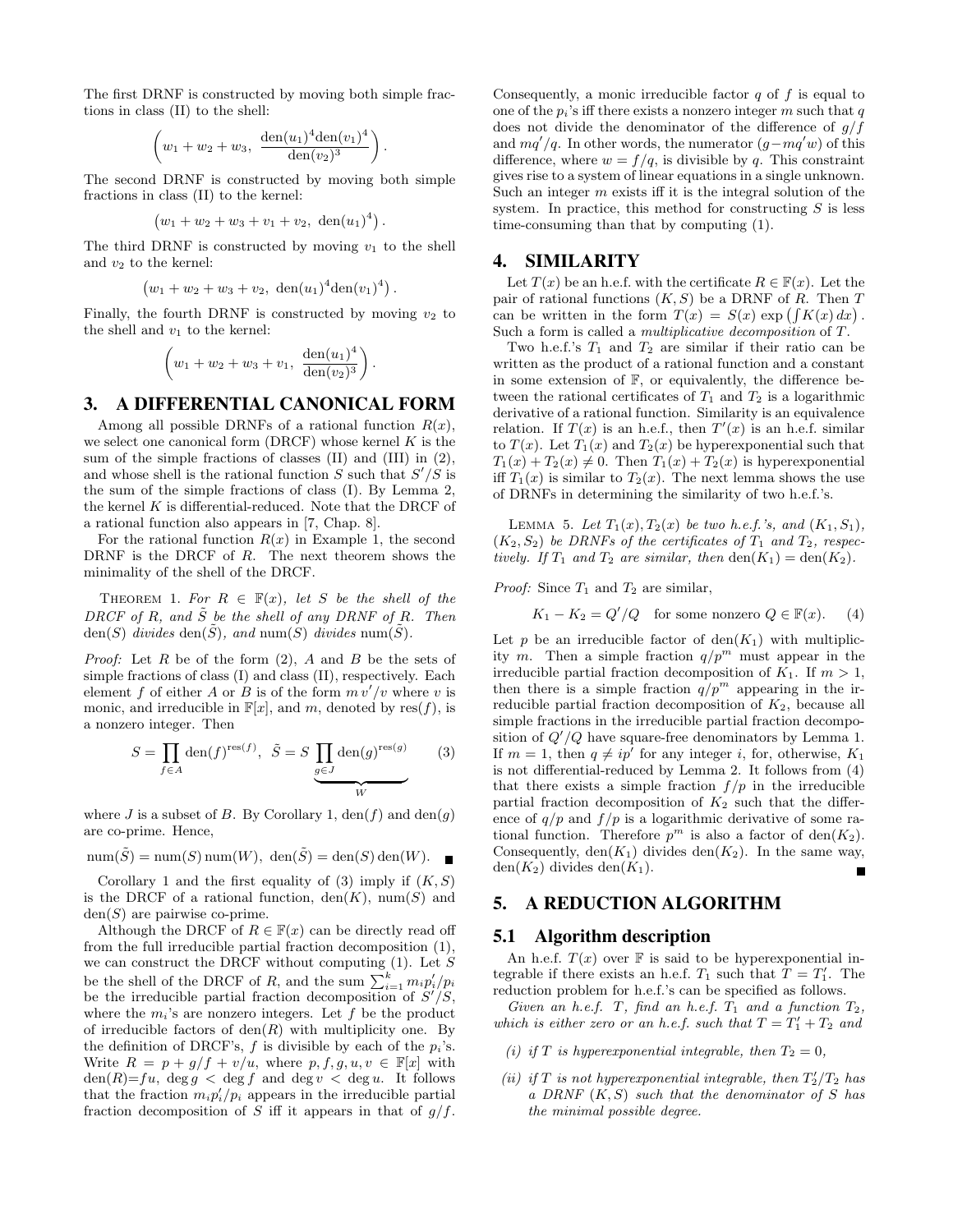This formulation agrees with that of the reduction algorithms for rational functions [4, 5] since if  $T_2 \in \mathbb{F}(x)$  then  $\text{num}(K) = 0$ ,  $\text{den}(K) = 1$ , and  $\text{den}(S) = \text{den}(T_2)$ . An easy calculation shows

LEMMA 6. Let T be an h.e.f. If there are h.e.f.'s  $T_1$ ,  $T_2$ such that  $T = T'_1 + T_2$ , then  $T$ ,  $T_1$  and  $T_2$  are pairwise similar. If  $(K, S)$  and  $(K, S_1)$  are respective multiplicative decompositions of T and  $T_1$ , then the pair  $(K, S_2)$  is a multiplicative decomposition of  $T_2$  where  $S_2 = S - S_1' - S_1 K$ .

The following lemma, which is the core of Hermite's reduction algorithm for rational functions [5, page 484] will play an essential role in our proposed algorithm.

LEMMA 7. Let  $B(x) = r(x)/q(x)^j$  be a simple fraction with  $j>1$  and  $\deg q > 0$ . Then there are  $e, f \in \mathbb{F}[x]$ ,

$$
\deg e < (\deg q) - 1, \; \deg f < \deg q \tag{5}
$$

such that

$$
B(x) = \left(\frac{-f(x)/(j-1)}{q(x)^{j-1}}\right)' + \frac{e(x) + f'(x)/(j-1)}{q(x)^{j-1}}.\tag{6}
$$

For a rational function  $u_1(x)/u_2(x)$ ,  $u_1, u_2 \in \mathbb{F}[x]$ , let the square-free factorization of  $u_2$  be  $\prod_{i=1}^k q_i^i$ . Then

$$
\frac{u_1(x)}{u_2(x)} = p + \sum_{i=1}^{k} \sum_{j=1}^{i} \frac{r_{ij}}{q_i^j},\tag{7}
$$

where for  $1 \leq i \leq k$  and  $1 \leq j \leq i$ ,  $p, r_{ij} \in \mathbb{F}[x]$  and

deg  $r_{ij} <$  deg  $q_i$  if deg  $q_i > 0$ , and  $r_{ij} = 0$  if  $q_i = 1$ . (8)

The main idea of our algorithm is contained in the following theorem and its proof.

THEOREM 2. (Hermite-like reduction) Let  $R$  be a nonzero rational function with the DRCF  $(K, S)$ . Write  $K = k_1/k_2$ where  $k_1, k_2 \in \mathbb{F}[x]$ . Then there are  $S_1 \in \mathbb{F}(x)$ ,  $u_1, u_2 \in \mathbb{F}[x]$ such that (i)  $S - S_1' - S_1 K = u_1/(u_2 \, k_2^i), i \in \{0, 1\},\ (ii) \, u_2$ is square-free, (iii)  $gcd(k_2, u_2) = 1$ .

*Proof:* Let  $B = r_{ij}/q_i^j$  be a simple fraction of S such that j is maximal and greater than one. Then

$$
S = \frac{a}{s_2} + \frac{r_{ij}}{q_i^j}, \text{ where } a, s_2 \in \mathbb{F}[x] \text{ and } q_i^j \nmid s_2. \quad (9)
$$

Apply Lemma 7 to B to obtain  $e, f \in \mathbb{F}[x]$  such that relations (5) and (6) hold. Set  $S_{1,1} = -\frac{f/(j-1)}{j-1}$  $\frac{q_i^{(j-1)}}{q_i^{j-1}}$ . Then it follows from Lemma 7 that

$$
S-S'_{1,1}-S_{1,1} K = \frac{a}{s_2} + \frac{e+f'/(j-1)}{q_i^{j-1}} + \frac{f/(j-1)}{q_i^{j-1}} \frac{k_1}{k_2}.
$$
 (10)

Since  $(K, S)$  is the DRCF of R (which implies den(S) and  $den(K)$  are co-prime), and since  $q_i$  divides  $den(S)$ , we have  $gcd(q_i, k_2) = 1$ . Hence, the left hand side of (10) can be written as  $c_0/t_2 + c_1/k_2 + c_2/q_i^m$ , where  $t_2, c_0, c_1, c_2 \in \mathbb{F}[x]$ ,  $\deg c_2 < \deg q_i$ , and  $0 \leq m < j$ . In addition,  $q_i^m$  does not divide  $t_2$  if  $m > 0$  and  $c_2 = 0$  if  $m = 0$ . Repeating this step if necessary on  $c_2/q_i^m$  and on the simple fractions of  $c_0/t_2$  of the form (7) by using  $S_{1,2}, S_{1,3}, \ldots$ , we obtain

$$
S - (S'_{1,1} + S'_{1,2} + \cdots) - (S_{1,1} + S_{1,2} + \cdots) K \qquad (11)
$$

whose denominator is of the form  $u_2 k_2^i$ ,  $i \in \{0, 1\}$ , where  $u_2$ is square-free. The rational function  $(S_{1,1} + S_{1,2} + \cdots)$ , and the numerator of (11) are the required rational function  $S_1$ , and the numerator  $u_1$ , respectively. Since  $gcd(k_2, s_2) = 1$ and  $u_2 | s_2$ , we have  $gcd(k_2, u_2) = 1$ .

Let  $(K, S)$  be a multiplicative decomposition of an h.e.f. T. Lemma 6 and Theorem 2 allow one to construct two similar h.e.f.'s  $T_1(x)$ ,  $T_2(x)$  with multiplicative decompositions  $(K, S_1)$  and  $(K, S_2)$ , respectively, where  $S_2 = u_1/(u_2 k_2^i)$ ,  $i \in \{0,1\}, u_1, u_2, S_1$  are as defined in the proof of Theorem 2 such that  $T(x) = T'_1(x) + T_2(x)$ . If  $k_2$  exists in the denominator of  $S_2$ , one can rewrite  $T_2(x)$  in a simpler form by removing the factor  $k_2$  in the denominator of  $S_2$ :

$$
T_2 = \frac{u_1}{u_2} \exp \left( \int (k_1 - k'_2) / k_2 \, dx \right).
$$

It is easy to check that the rational function  $(k_1 - k_2')/k_2$  is differential-reduced. This leads to the following theorem.

THEOREM 3. Let  $T$  be an h.e.f. Then there exists an h.e.f.  $T_1$  similar to T such that the difference  $(T - T')$  is either zero or an h.e.f. whose the rational certificate has a DRNF  $(K, S)$  which satisfies the following two properties: (i) den(S) is square-free, and (ii)  $gcd(den(K), den(S)) = 1$ .

DEFINITION 2. A pair of rational functions  $(K, S)$  is indecomposable if K is differential-reduced,  $den(S)$  is squarefree, and  $gcd(den(K), den(S)) = 1$ .

An algorithmic description of Theorem 2 is

#### Algorithm ReduceCert

input:  $D, U \in \mathbb{F}(x)$  where  $(D, U)$  is the DRCF of some  $R \in \mathbb{F}(x)$ ; output:  $U_1, K, S \in \mathbb{F}(x)$  such that 1.  $K + S'/S = D + U'_2/U_2, U_2 = U - U'_1 - U_1D,$ 2.  $(K, S)$  is indecomposable.  $U_1 := 0; U_2 := U; u_2 := \text{den}(U_2);$ let  $U = \sum_{i=1}^{k} \sum_{j=1}^{i} r_{ij} / q_i^j$  be the square-free decomposition of  $U$ ; for  $i$  from 1 to  $k$  do for  $j$  from  $i$  downto 2 do if  $q_i^j \mid u_2$  then write  $U_2 = a/\tilde{u_2} + b/q_i^j$ ,  $a, b, \tilde{u_2} \in \mathbb{F}[x]$ ; apply Lemma 7 to  $R = b/q_i^j$  to compute  $e, f \in \mathbb{F}[x]$  such that  $(5), (6)$  hold;  $\tilde{U_1} := -(f/(j-1))/q_i^{j-1};$  $U_2 := U_2 - \tilde{U_1}' - \tilde{U_1}D;$  $U_1 := U_1 + \tilde{U_1}$ ;  $u_2 := \text{den}(U_2)$ ; fi; od; od;  $k_1 := \text{num}(D); k_2 := \text{den}(D); s_1 := \text{num}(U_2); s_2 := u_2;$ if  $k_2$  |  $s_2$  then  $s_2 := s_2/k_2; k_1 := k_1 - k'_2;$ fi; return  $(U_1, k_1/k_2, s_1/s_2)$ . EXAMPLE 2. For  $T = \frac{1}{\sqrt{1-\frac{1}{n}}}$  $\frac{1}{(x-1)^2x^3} \exp\left(\int \frac{2x-7}{(x+4)}\right)$  $\frac{2x-7}{(x+4)^2}dx\bigg),$  $(D, U) = \text{DRCF}(T'/T) = \left(\frac{2x - 7}{(x + 4)^2}\right)$  $\frac{2x-7}{(x+4)^2}, \frac{1}{(x-1)}$  $\big).$ 

 $(x-1)^2x^3$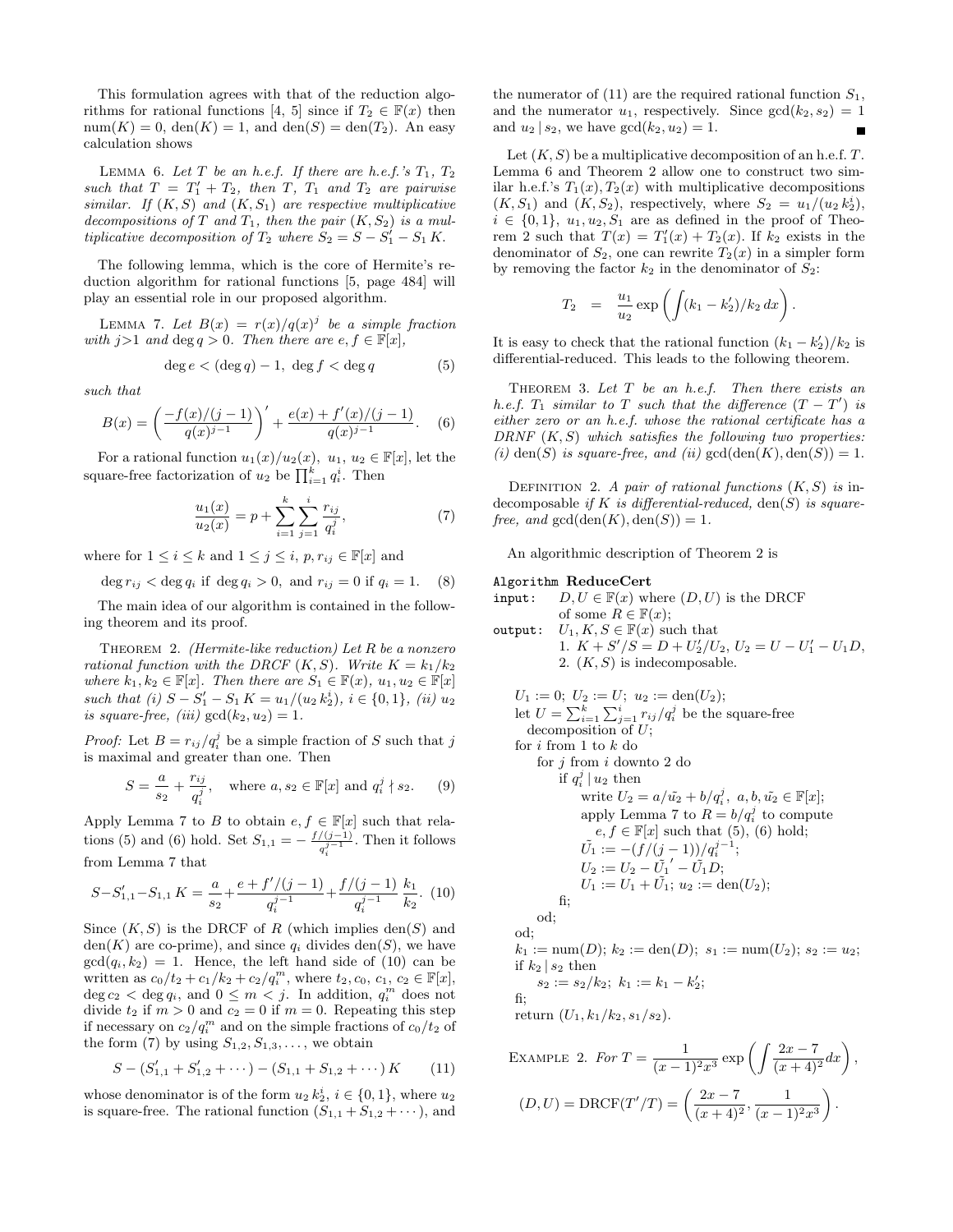Applying algorithm ReduceCert to  $(D, U)$  results in a triple of rational functions  $(U_1, K, S)$  which equals

$$
\left(-\frac{89x^2 - 41x - 16}{32(x - 1)x^2}, -\frac{15}{(x + 4)^2}, \frac{89x^2 - 1424x - 1225}{32(x - 1)x}\right).
$$

Hence,  $T(x)$  is decomposed into two similar h.e.f.'s  $T_1(x)$ and  $T_2(x)$  such that  $T(x) = T_1'(x) + T_2(x)$  where

$$
T_1 = -\frac{89x^2 - 41x - 16}{32(x - 1)x^2} \exp\left(\int \frac{2x - 7}{(x + 4)^2} dx\right),
$$
  
\n
$$
T_2 = \frac{89x^2 - 1424x - 1225}{32(x - 1)x} \exp\left(\int -\frac{15}{(x + 4)^2} dx\right).
$$

# **5.2 Integrability**

Let  $T$  be hyperexponential integrable. Applying the reduction algorithm in Section 5.1 to  $T$  yields

$$
T = U' + \underbrace{S \exp\left(\int K\right)}_{H}
$$
 (12)

where U is hyperexponential and the pair  $(K, S)$  is indecomposable. What special properties does  $(K, S)$  satisfy ? The following theorem provides a partial answer.

THEOREM 4. Let T and  $T_1$  be h.e.f.'s such that  $T = T_1'$ . Let  $(K, S)$  and  $(K, S_1)$  be multiplicative decompositions of T and  $T_1$ , respectively. If the pair  $(K, S)$  is indecomposable, then both  $S$  and  $S_1$  are polynomials.

*Proof:* Let  $s_1 = \text{num}(S)$ ,  $s_2 = \text{den}(S)$ ,  $k_1 = \text{num}(K)$  and  $k_2 = \text{den}(K)$ . The assumption

$$
\frac{s_1}{s_2} \exp\left(\int \frac{k_1}{k_2}\right) = \left(S_1 \exp\left(\int \frac{k_1}{k_2}\right)\right)' \text{ implies that}
$$

$$
S_1' + \frac{k_1}{k_2} S_1 = \frac{s_1}{s_2}.
$$
 (13)

First, we show that  $s_2 = 1$ . Suppose the contrary. Then  $s_2$ has a root r in some algebraic extension of  $\mathbb{F}$ . Since  $s_2$  is square-free, the order of  $s_1/s_2$  at r is one. Since  $s_2$  and  $k_2$ are co-prime, the order of  $K$  at  $r$  is zero. Let  $m$  be the order of  $S_1$  at r. If  $m > 0$ , then the order of the left hand-side of (13) is equal to  $m + 1$  which is greater than 1. If  $m = 0$ , then the order of the left-hand side of (13) equals 0 which is less than 1. Hence, deg  $s_2 = 1$ , i.e.,  $S \in \mathbb{F}[x]$ .

The proof that  $S_1$  is a polynomial is a variant of that of the theorem in [3, page 577]. Rewrite (13) as  $S'_1 + \frac{k_1}{k_2} S_1 = s_1$ . Let  $S_1 = a/b$ ,  $a, b \in \mathbb{F}[x]$ ,  $gcd(a, b) = 1$ . Then

$$
\frac{a'b - ab'}{b^2} + \frac{k_1}{k_2} \frac{a}{b} = s_1.
$$
 (14)

Clearing denominators of (14) yields

$$
k_2 a' b - k_2 a b' + k_1 a b = k_2 s_1 b^2.
$$
 (15)

Suppose that deg  $b \geq 1$ . For some  $h \in \mathbb{N} \setminus \{0\}$ , let

$$
b = Ah \bar{b}, \deg A \ge 1, \gcd(A, \bar{b}) = 1, \gcd(A, A') = 1. \tag{16}
$$

It follows from (15) and (16) that

$$
A\left(k_2 a' \bar{b} - k_2 a \bar{b}' + k_1 a \bar{b} - k_2 s_1 A^h \bar{b}^2\right) = k_2 a h A' \bar{b}.
$$
 (17)

Since  $gcd(A, A' \bar{b} a) = 1$ , (17) implies that  $A | k_2$ . Write

$$
k_2 = A\,\bar{k}_2, \ \bar{k}_2 \in \mathbb{F}[x].\tag{18}
$$

It follows from (17) and (18) that

$$
A\left(\bar{k}_2 a'\,\bar{b}-\bar{k}_2 a\,\bar{b}'-\bar{k}_2 s_1 A^h\,\bar{b}^2\right)=-a\,\bar{b}\left(k_1-h\,\bar{k}_2\,A'\right).
$$

Since A does not divide  $(-a\bar{b})$ , A  $|(k_1 - h\bar{k}_2 A')$ . Additionally,  $A \mid (-h \, A \, \bar{k}'_2)$ . Hence,  $A \mid (k_1 - h \, k'_2)$  by (18), a contradiction since  $A | k_2$  and  $(k_1, k_2)$  is differential-reduced.  $\blacksquare$ 

In order to decide if  $T$  is hyperexponential integrable, we only need to decide if  $H$  is so according to (12). By Theorem 4, we may conclude that  $H$  is not hyperexponential integrable if S is not a polynomial in  $\mathbb{F}[x]$ ; otherwise, we need to find a polynomial solution  $S_1$  of the equation (13). If such a solution  $S_1$  exists, then den(K) |  $S_1$ , because S is a polynomial. Hence, we compute a polynomial  $f$  such that

$$
\text{den}(K)f' + (\text{den}(K)'+\text{num}(K))f = S \tag{19}
$$

and set  $S_1 = fden(K)$ . Note that (19) is of the same form as (G8) in [3]. So the special techniques developed in [3] can be directly applied to finding polynomial solutions of (19).

The combination of ReduceCert and Theorem 4 allows one to design an algorithm which solves the reduction problem for h.e.f's as specified at the beginning of Section 5.1.

#### Algorithm ReduceHyperexp

input: an h.e.f.  $T$ ;

fi.

output: two h.e.f.'s  $T_1, T_2$  such that  $T = T_1' + T_2$  and (i) if T is hyperexponential integrable,  $T_2=0$ ; (ii) otherwise,  $T_2/T_2$  has a DRNF  $(K, S)$ with  $den(S)$  of minimal degree;

$$
(D, U) := DRCF(T'/T);
$$
  
\n
$$
(U_1, K, S) := ReduceCert(D, U);
$$
  
\nif deg den(S) > 0 then  
\nreturn 
$$
(U_1 \exp ( \int D ), S \exp ( \int K ) );
$$
  
\nelse  
\nif (19) has a polynomial solution f then  
\nreturn 
$$
(U_1 \exp ( \int D ) + f \text{den}(K) \exp ( \int K ) ,
$$

 $, 0);$ else return  $(U_1 \exp(\int D), S \exp(\int K));$ fi;

EXAMPLE 3. Applying algorithm ReduceHyperexp to

$$
T = \frac{2x^4 - x^3 + x^2 - 2x - 1}{x^2(x+1)^2} \exp\left(\int \frac{x}{(x+1)^2} dx\right)
$$

yields a triple of rational functions  $(U_1, K, S)$ :

$$
\left(\frac{1}{2x},-\frac{3x+4}{(x+1)^2},\,x^4+\frac{3}{2}x^3+\frac{1}{2}x^2-\frac{1}{2}x-1\right).
$$

Since  $S$  is a polynomial, and since the equation (19) admits  $f = \frac{(x^3 - x^2 - 4x - 1)}{2}$  as a polynomial solution, T is hyperexponential integrable, and  $T = T'_1$  where

$$
T_1 = \frac{x^4 - x^3 - 4x^2 - x + 1}{2x} \exp\left(\int -\frac{3x + 4}{(x+1)^2} dx\right).
$$

#### **5.3 Algorithm verification**

We verify that the algorithm ReduceHyperexp solves the reduction problem specified at the beginning of Section 5.1. The output of the algorithm has property (i) by Theorem 4, and has property (ii) by the next theorem, which also has applications in Section 6.2.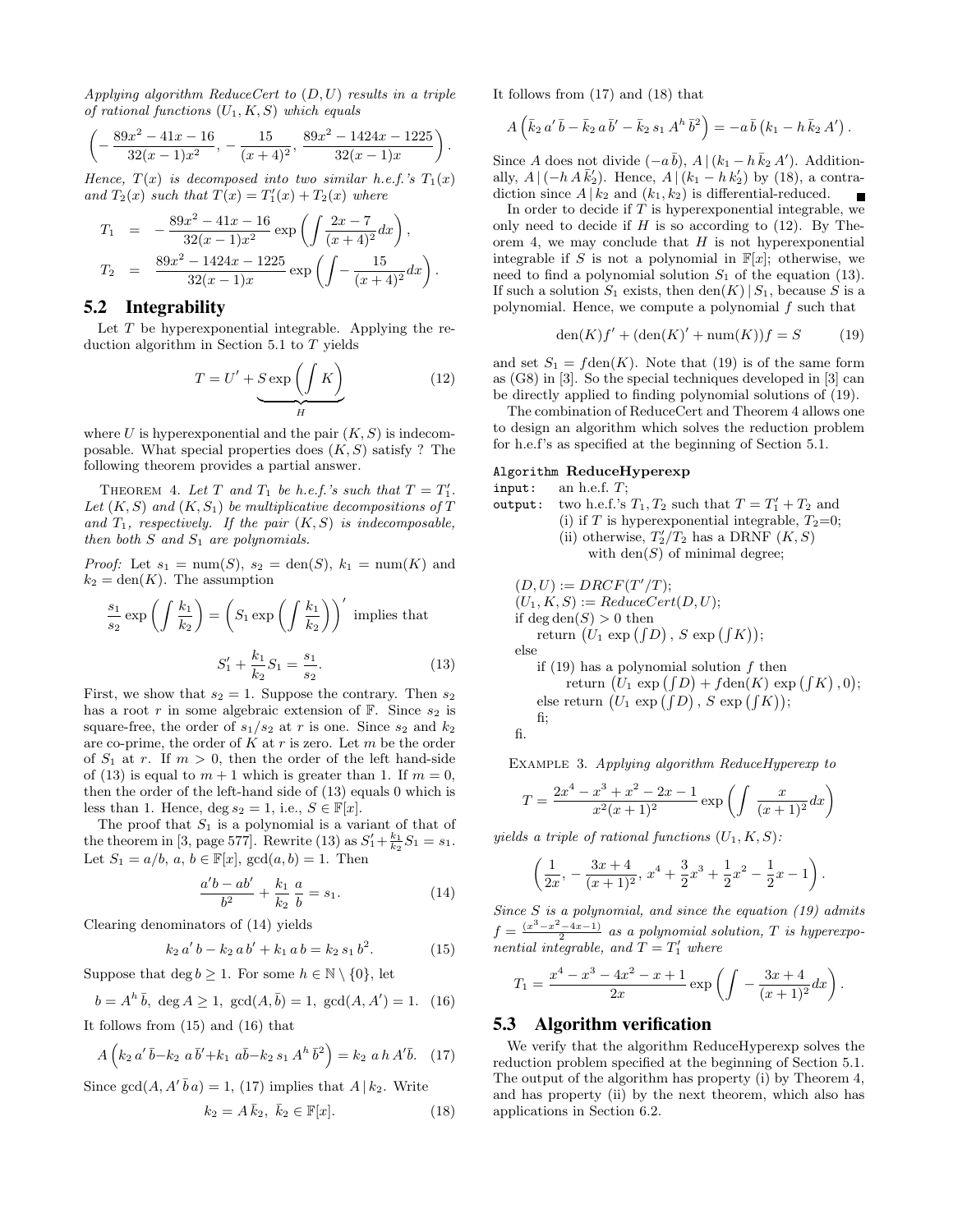THEOREM 5. Let the h.e.f.'s  $T$ ,  $T_1$ ,  $\tilde{T}_1$  be such that

$$
T_2 = T - T_1', \ \tilde{T}_2 = T - \tilde{T}_1'.
$$

Let  $(K, S)$  and  $(\tilde{K}, \tilde{S})$  be multiplicative decompositions of  $T_2$ and  $\tilde{T}_2$ , respectively, where both K and  $\tilde{K}$  are differentialreduced. If  $(K, S)$  is indecomposable, then den $(\tilde{S})$  is divisible by  $den(S)$ .

*Proof:* Since  $T_2$  and  $\tilde{T}_2$  are similar by Lemma 6, Lemma 5 implies that  $den(K) = den(\tilde{K})$ , which is denoted by f. The similarity between  $T_2$  and  $\tilde{T}_2$  implies that  $(\tilde{K} - K)$  is equal to  $r'/r$  for some  $r \in \mathbb{F}(x)$ . Hence  $\text{den}(r'/r)$  is a factor of f. One can verify that  $\text{den}(r'/r)$  is the product of the squarefree parts of num(r) and den(r). Consequently, both num(r) and den( $r$ ) are factors of some power of  $f$ . Hence

$$
\exp\left(\int \tilde{K}\right) = \frac{h}{f^k} \exp\left(\int K\right) \tag{20}
$$

where  $h \in \mathbb{F}[x]$ . Write  $S = s_1/s_2$  and  $\tilde{S} = \tilde{s}_1/\tilde{s}_2$ , where  $s_1, s_2, \tilde{s}_1, \tilde{s}_2 \in \mathbb{F}[x], \gcd(s_1, s_2) = 1 \text{ and } \gcd(\tilde{s}_1, \tilde{s}_2) = 1.$ 

We construct a suitable multiplicative decomposition of  $\tilde{T}_2$ so that Theorem 2 is applicable. Write  $\tilde{s}_2 = uw$  where  $gcd(u, f) = 1$  and w is a factor of  $f<sup>m</sup>$  for some nonnegative integer m. Then the fraction  $\frac{\tilde{s}_1}{\tilde{s}_2} = \frac{e}{uf^m}$ , where e is a polynomial co-prime to  $u$ , and

$$
\tilde{T}_2 = \frac{e}{u} \exp\left( \int \underbrace{\left( \tilde{K} - \frac{mf'}{f} \right)}_{G_m} \right). \tag{21}
$$

Note that u is a factor of  $\tilde{s}_2$ ,  $G_m$  is differential-reduced and  $gcd(u, f) = 1$ . Apply ReduceHyperexp to the right-hand side of (21) to get

$$
\tilde{T}_2 = T_3' + \frac{w_1}{w_2 f^n} \exp\left(\int \tilde{K}\right) \tag{22}
$$

where  $T_3$  is an h.e.f.,  $w_1, w_2 \in \mathbb{F}[x]$ ,  $gcd(w_1, w_2) = 1$ ,  $w_2$  is square-free,  $gcd(w_2, f) = 1$  and *n* is either *m* or  $(m + 1)$ . The reduction process implies that  $w_2$  is a divisor of the square-free part of u. So  $w_2 | \tilde{s}_2$ . Therefore it suffices to show  $s_2 | w_2$ .

Note that  $\tilde{T}_2 = T'_3 + \frac{w_1 h}{w_2 f^{n+k}} \exp(\int K)$  by (20) and (22). Since  $(T_2 - T_2)$  is a derivative of some h.e.f.,

$$
G = \left(\frac{s_1}{s_2} - \frac{w_1 h}{w_2 f^{n+k}}\right) \exp\left(\int K\right)
$$

is a derivative of some h.e.f. Now we construct a multiplicative decomposition of  $G$  so that Theorem 4 is applicable.

Let  $g = \gcd(s_2, w_2)$  and write  $s_2 = pg$  and  $w_2 = qg$ . Then

$$
G = \frac{s_1 f^{n+k} q - w_1 h p}{p q g} \exp\left( \int \underbrace{\left( K - \frac{(n+k) f'}{f} \right)}_{G_{n+k}} \right).
$$

Since  $G_{n+k}$  is differential-reduced, pqg is square-free, and  $gcd(f, p q g) = 1$ , by Theorem 4,  $(s_1 f^{n+k} q - w_1 h p)/(p q g)$  is a polynomial. Hence  $p|(s_1f^{n+k}q-w_1hp)$ , and consequently  $p|(s_1f^{n+k}q)$ . Since  $gcd(p,s_1fq) = 1$ ,  $deg p = 0$ . Hence,  $s_2 = g$  which is a factor of  $w_2$ . As  $w_2 | \tilde{s}_2$ ,  $s_2 | \tilde{s}_2$ .

# **6. APPLICATIONS**

### **6.1 Differential Gosper's algorithm**

In this section we compare the differential Gosper's algorithm in [3] and our reduction algorithm ReduceHyperexp, both are implemented in Maple  $9<sup>1</sup>$  (see also the function contgosper in [8]).

The differential Gosper's algorithm constructs the equation (G8), which is of the same form as (19), by three calculations: calculating Sylvester's resultant of  $den(R)$  and  $(\text{num}(R) - zden(R)')$ , where R is the certificate of T and z is an indeterminate, finding the nonnegative integer roots of the resultant (regarded as a polynomial in  $z$ ), and computing gcd's of polynomials. The reduction algorithm also constructs (19) by three calculations: finding the DRCF  $(K, S)$ of R, computing the square-free partial fraction decomposition of S, and performing a Hermite-like reduction on the partial fractions of S. We applied these two algorithms to h.e.f's generated in various ways.

In the first suite, the rational function  $R_j$  is the ratio of randomly generated polynomials  $r_{1j}$  and  $r_{2j}$ , where the range of the integral coefficients of  $r_{ij}$  is from  $-100,000$  to +100,000, and deg  $r_{1j} = j$ , deg  $r_{2j} = j + 1$ . We applied the two algorithms to  $T_j = \exp\left(\int R_j dx\right)$ . Usually, the shell of the DRCF of  $R_j$  is equal to one. So the three calculations to obtain (19) in the reduction algorithm are often trivial. However, Gosper's algorithm still needs to calculate the resultant to get the equation (G8). Consequently, the reduction algorithm is much faster than Gosper's algorithm. Note that  $T_j$  is usually not hyperexponential-integrable. Next, Gosper's algorithm and the reduction algorithm are applied to  $\hat{T}_j'$ , which is hyperexponential-integrable. The rational certificate of  $T'_j$  usually has the DRCF  $(R_j, R_j)$ . So the first calculation in the reduction algorithm is nontrivial. However, the last two are often trivial because the shell  $R_i$  has a square-free denominator. Twelve sets of tests were used. Table 1 shows the average time requirement for the input  $T'_j$  $(\mathcal{G}% _{i},\mathcal{G}_{i})$  is for Gosper's algorithm, and  $\mathcal{R}$  is for the reduction algorithm.)

Table 1: Average time requirement of  $\mathcal G$  and  $\mathcal R$ 

| Timing (seconds) |        |       |     |         |       |  |  |  |
|------------------|--------|-------|-----|---------|-------|--|--|--|
|                  | G      | R.    |     | G       | R.    |  |  |  |
| 50               | 3.233  | 0.410 | 110 | 43.299  | 2.621 |  |  |  |
| 60               | 5.734  | 0.606 | 120 | 60.545  | 3.263 |  |  |  |
| 70               | 9.144  | 1.060 | 130 | 80.459  | 4.091 |  |  |  |
| 80               | 14.384 | 1.319 | 140 | 106.264 | 4.761 |  |  |  |
| 90               | 21.917 | 1.725 | 150 | 138.043 | 6.173 |  |  |  |
| 100              | 31.661 | 2.197 | 160 | 174.174 | 6.899 |  |  |  |

In the second suite, the rational function  $Q_j$  is equal to  $R_j + S'_j/S_j$ , where  $R_j, S_j$  are rational functions generated in the same way as in the first suite. The shell of the DRCF of  $Q_j$  is usually equal to  $S_j$  and  $T_j = \exp\left(\int Q_j dx\right)$  is usually not hyperexponential-integrable. Since  $den(S_i)$  is often square-free, the last two calculations in the reduction algorithm take little time, and the third rational function in the output of ReduceCert often has a nontrivial denominator.

<sup>&</sup>lt;sup>1</sup>All the reported timings were obtained on a 1Ghz Compaq Deskpro Workstation with 512Mb RAM.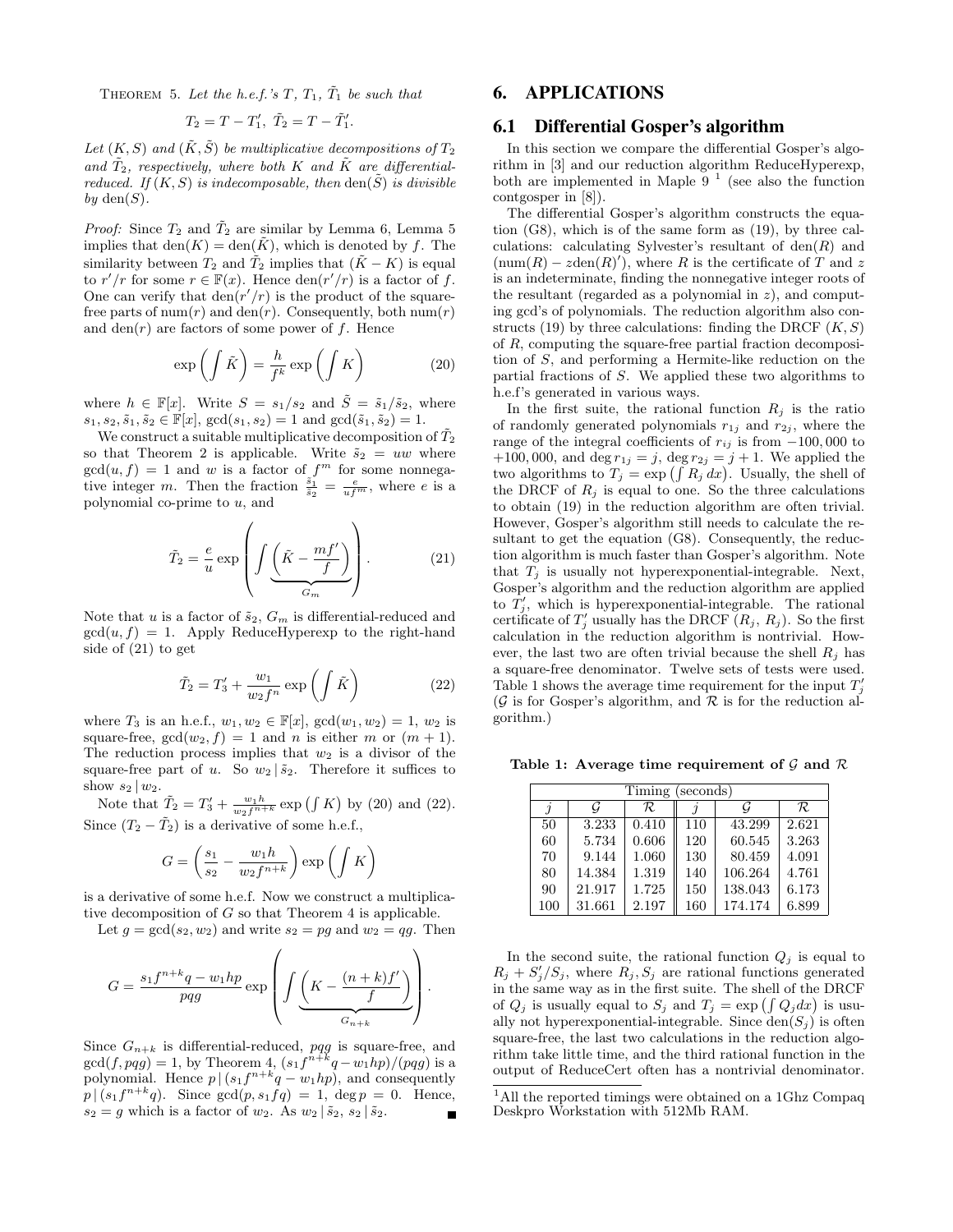Theorem 4 then tells us that  $T_i$  is not hyperexponentialintegrable. Hence, we do not need to compute the polynomial solutions of (19). On the other hand, Gosper's algorithm would have to perform all the three calculations and to compute the polynomial solutions of (G8). Empirical data shows that the reduction algorithm is much more efficient than Gosper's algorithm for h.e.f's of this kind. Next, Gosper's algorithm and the reduction algorithm are applied to  $T'_j$ , which is hyperexponential-integrable. The rational certificate of  $T'_j$  usually has a DRNF  $(R_j, S_j R_j + S'_j)$ . So the three calculations in the reduction algorithm are all nontrivial. Twelve sets of tests were used. Table 2 shows the average time requirement for the input  $T'_j$ .

Table 2: Average time requirement of  $G$  and  $R$ 

| Timing<br>(seconds) |         |         |     |          |         |  |  |  |
|---------------------|---------|---------|-----|----------|---------|--|--|--|
|                     |         | R.      |     |          | R.      |  |  |  |
| 50                  | 23.300  | 15.535  | 110 | 334.726  | 157.582 |  |  |  |
| 60                  | 41.053  | 23.778  | 120 | 453.496  | 210.189 |  |  |  |
| 70                  | 72.146  | 40.537  | 130 | 619.422  | 294.178 |  |  |  |
| 80                  | 107.800 | 59.946  | 140 | 815.346  | 370.196 |  |  |  |
| 90                  | 160.642 | 83.393  | 150 | 1047.920 | 463.027 |  |  |  |
| 100                 | 237.471 | 117.254 | 160 | 1319.165 | 584.567 |  |  |  |

### **6.2 Minimal prescopers**

In this section, unless otherwise mentioned, by an h.e.f. T we mean an h.e.f. in both  $x$  and  $y$ , i.e., both the  $x$ -certificate  $\partial_x T/T$  and y-certificate  $\partial_y T/T$  belong to  $\mathbb{F}(x, y)$ . Recall that a telescoper of  $T$  is a nonzero linear differential operator L in  $\mathbb{F}(x)[\partial_x]$  such that the application  $L(T)$  of L to  $T$  is hyperexponential integrable w.r.t.  $y$ . A telescoper is minimal if it is of minimal degree in  $\partial_x$ . We shall show that the reduction algorithm ReduceHyperexp in Section 5.2 may help us factor minimal telescopers.

Following [2], define a pair  $(P, Q) \in \mathbb{F}(x, y) \times \mathbb{F}(x, y)$  to be differentially compatible if  $\partial_y P = \partial_x Q$ . For  $R \in \mathbb{F}(x, y)$ ,  $den(R)$  and  $num(R)$  denote the denominator and numerator of R, respectively. They belong to  $\mathbb{F}[x, y]$  and are co-prime. The next lemma describes a relation between the denominators of P and Q.

LEMMA 8. If P and Q in  $F(x, y)$  are differentially compatible, then  $\text{den}(P)/\text{den}(Q) = f(x)/g(y)$  for some  $f(x)$ in  $\mathbb{F}[x]$ , and  $g(y)$  in  $\mathbb{F}[y]$ .

*Proof:* Let  $den(P)=a^m b$  where a is square-free, and a, b are co-prime,  $\text{num}(P) = c$ ,  $\text{den}(Q) = a^k u$  with  $\gcd(a, u) = 1$ , and  $num(Q) = v$ . Then

$$
\partial_y P = \frac{(\partial_y c)ab - mcb(\partial_y a) - ca(\partial_y b)}{a^{m+1}b^2},\tag{23}
$$

$$
\partial_x Q = \frac{(\partial_x v)au - kvu(\partial_x a) - va(\partial_x u)}{a^{k+1}u^2}.
$$
 (24)

Since a and  $cb(\partial_y a)$  are co-prime,  $a^{m+1}$  divides  $den(\partial_y P)$ . Hence,  $a^{m+1}$  divides  $a^{k+1}$  by  $\partial_y P = \partial_x Q$  and (24), and consequently,  $a^m$  divides den(Q).

Suppose further that  $\deg_x a > 0$  and that k is the multiplicity of  $a$  in  $Q$ . Switching the roles of  $P$  and  $Q$ , we find  $m \geq k$  by  $\partial_y P = \partial_x Q$  and (23). The factor a has the same multiplicities in both P and Q if  $\deg_x a$  and  $\deg_y a$  are positive. Write

$$
\text{den}(P) = f_1(x)g_1(y)h_1(x, y), \ \text{den}(Q) = f_2(x)g_2(y)h_2(x, y),
$$

where  $f_i \in \mathbb{F}[x]$ ,  $g_i \in \mathbb{F}[y]$  and  $h_i \in \mathbb{F}[x, y]$  whose contents w.r.t.  $x$  and w.r.t.  $y$  are trivial. The conclusions reached in the last two paragraphs imply  $g_1|g_2$ ,  $f_2|f_1$  and  $h_1 = h_2$ . An h.e.f. can be expressed as

$$
T(x,y) = \exp\left(\int P(x,y) dx + Q(x,y) dy\right),\tag{25}
$$

where the pair  $(P,Q) \in \mathbb{F}(x,y) \times \mathbb{F}(x,y)$  are differentially compatible. In fact,  $P$  and  $Q$  are the  $x$ - and  $y$ -certificates of T, respectively. Two h.e.f.'s with the same certificates can differ by a multiplicative constant. The reduction algorithm is applicable to an h.e.f. w.r.t.  $y$  when we use the following rule to modify integrands: for  $R \in \mathbb{F}(x, y)$  and T in (25),

$$
RT = \exp\left(\int \left(P + \frac{\partial_x R}{R}\right) dx + \left(Q + \frac{\partial_y R}{R}\right) dy\right). \tag{26}
$$

This rule keeps the certificates differentially compatible.

Let 
$$
(K, S)
$$
 be the DRCF w.r.t y of Q in (25). By (26),

$$
T = S \underbrace{\exp \left( \int \left( P - \frac{\partial_x S}{S} \right) dx + K dy \right)}_{H}.
$$

By Theorem 2 there are  $R \in \mathbb{F}(x, y)$ ,  $u, v \in \mathbb{F}(x)[y]$  with u being square-free,  $gcd(u, v) = 1$  and  $gcd(u, den(K)) = 1$ , such that  $S - \partial_y R - RK = \frac{v}{u \text{ den}(K)^i}$ , where  $i \in \{0, 1\}.$ Hence, we have

$$
T = \partial_y(T_1) + \frac{v}{u}T_2,\tag{27}
$$

where  $T_1 = RH$ ,  $T_2 = H$  if  $i = 0$ , and  $T_2$  equals

$$
\exp\left(\int \left(P - \frac{\partial_x (S \operatorname{den}(K))}{S \operatorname{den}(K)}\right) dx + \left(K - \frac{\partial_y \operatorname{den}(K)}{\operatorname{den}(K)}\right) dy\right),
$$

if  $i = 1$ . By Theorem 4, T is not hyperexponential integrable w.r.t. y if  $\deg_u u > 0$ . This observation motivates us to define the notion of prescopers.

DEFINITION 3. A differential operator  $L \in \mathbb{F}(x)[\partial_x]$  is called a prescoper of an h.e.f. T w.r.t. y if  $L(T)$  can be written as a sum  $\partial_y T_1 + p T_2$  where  $T_1$ , and  $T_2$  are h.e.f.'s, the y-certificate of  $T_2$  is differential-reduced w.r.t. y, and p belongs to  $\mathbb{F}(x)[y]$ . A nonzero prescoper of minimal degree in  $\partial_x$  is called a minimal prescoper.

Clearly, a telescoper is a prescoper.

We define a sequence of mappings  $\mathcal{R}_i$  from  $\mathbb{F}(x, y)$  to itself recursively. Let  $\mathcal{R}_0$  send everything to one, and  $\mathcal{R}_i$  send an element  $r \in \mathbb{F}(x, y)$  to  $\partial_x(\mathcal{R}_{i-1}(r)) + r\mathcal{R}_{i-1}(r)$  for  $i \in \mathbb{Z}^+$ . An easy induction shows that  $\partial_x^i(T)$  in (25) equals  $\mathcal{R}_i(P)T$ .

LEMMA 9. Let L belong to  $\mathbb{F}(x)[\partial_x]$ , T be an h.e.f. given in (25), and r in  $F(x, y)$ . Then  $L(rT)$  equals aT where a is in  $\mathbb{F}(x, y)$  and  $den(a)$  is a factor of the product of some power of den(r) and some power of den(Q) over  $\mathbb{F}(x)$ .

*Proof:* Observe that  $L(rT)$  is an  $F(x)$ -linear combination of the products of  $\partial_x^i r$ ,  $\mathcal{R}_j(P)$  and T, where  $i, j \in \mathbb{N}$ . Hence, the lemma holds since  $den(P) = den(Q)/g$  for some g in  $\mathbb{F}(x)[y]$  by Lemma 8.

The following proposition implies that minimal prescopers are right factors of minimal telescopers.